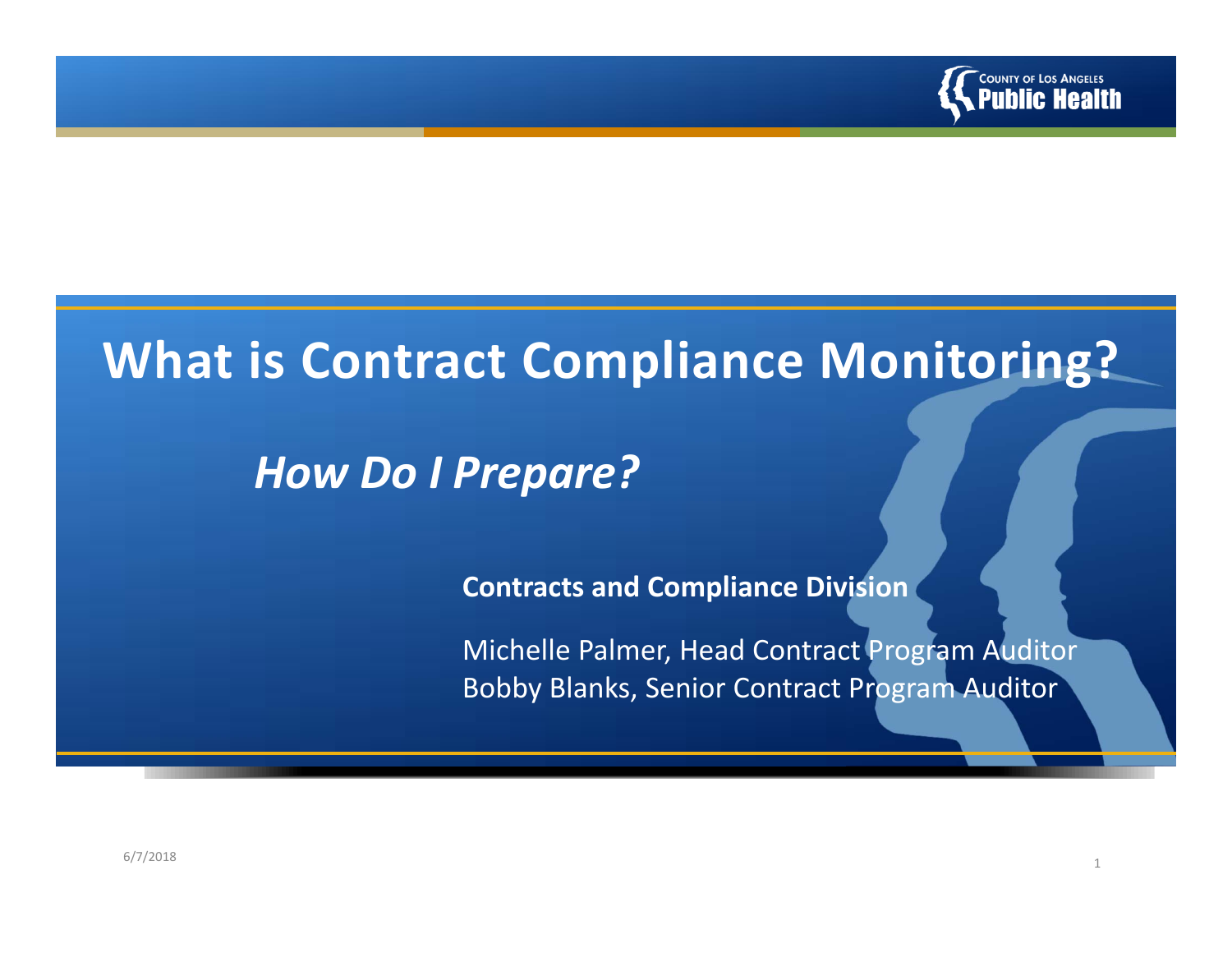

# *What is Compliance Contract Monitoring?*

**"The process of verifying, through examination, observation and documentation, the quality of services and compliance to contract language, State and federal laws, and SAPC, Department of Public Health (DPH), and Los Angeles County policies and procedures"**

- **To improve service provider performance through technical assistance.**
- **Prepare and support service provider's ability to achieve and maintain SAPC contract compliance.**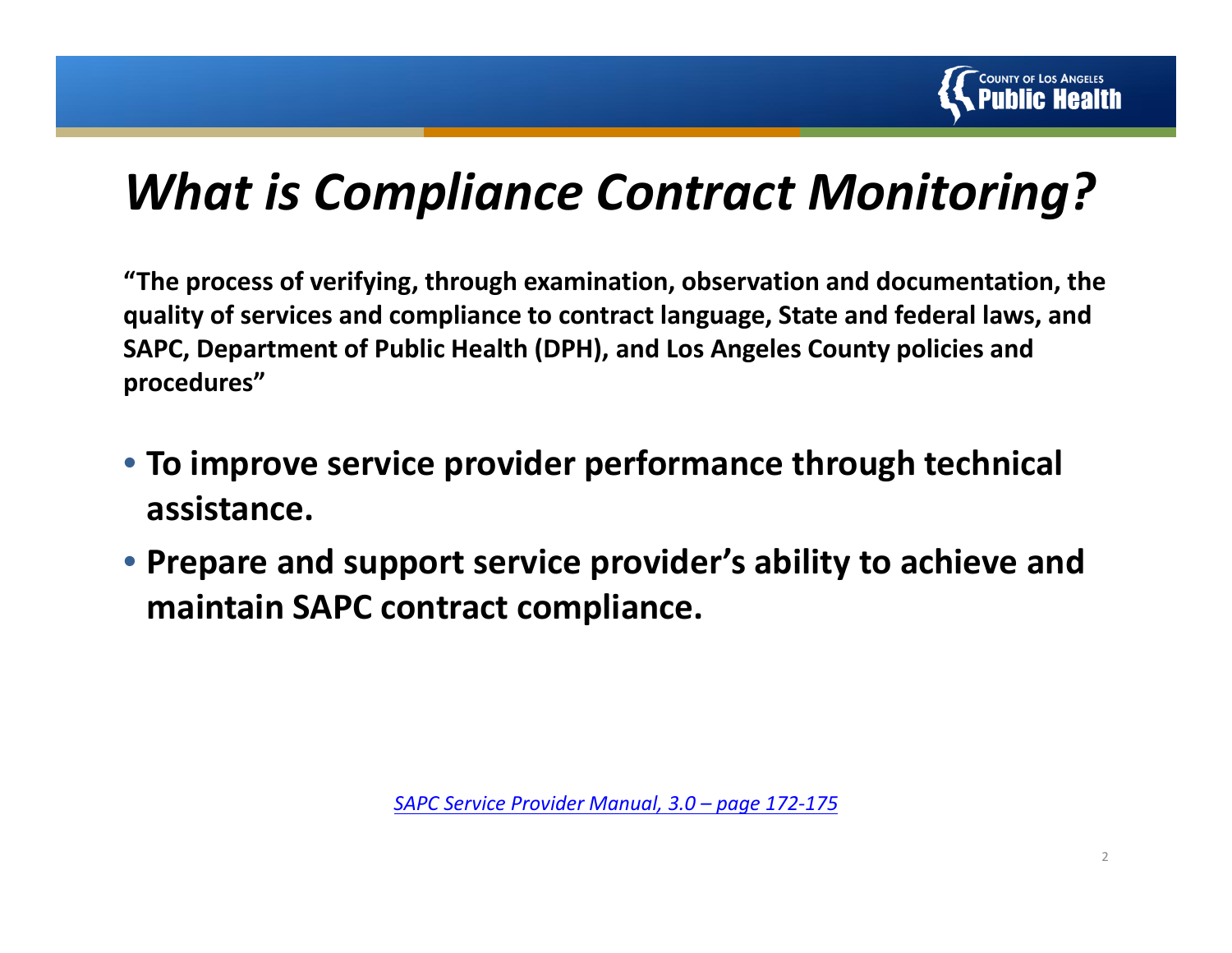

- **Staff includes Contract Program Auditors, Supervisor, and Managers**
- **Subject matter experts on regulations and program requirements**
- **Ensure understanding and adherence to all relevant regulations, laws, and policies**
- **Conduct periodic monitoring and collaborate to resolve corrective action plans (CAPs), including DHCS**
- **Your partner to ensure appropriate and effective care to patients**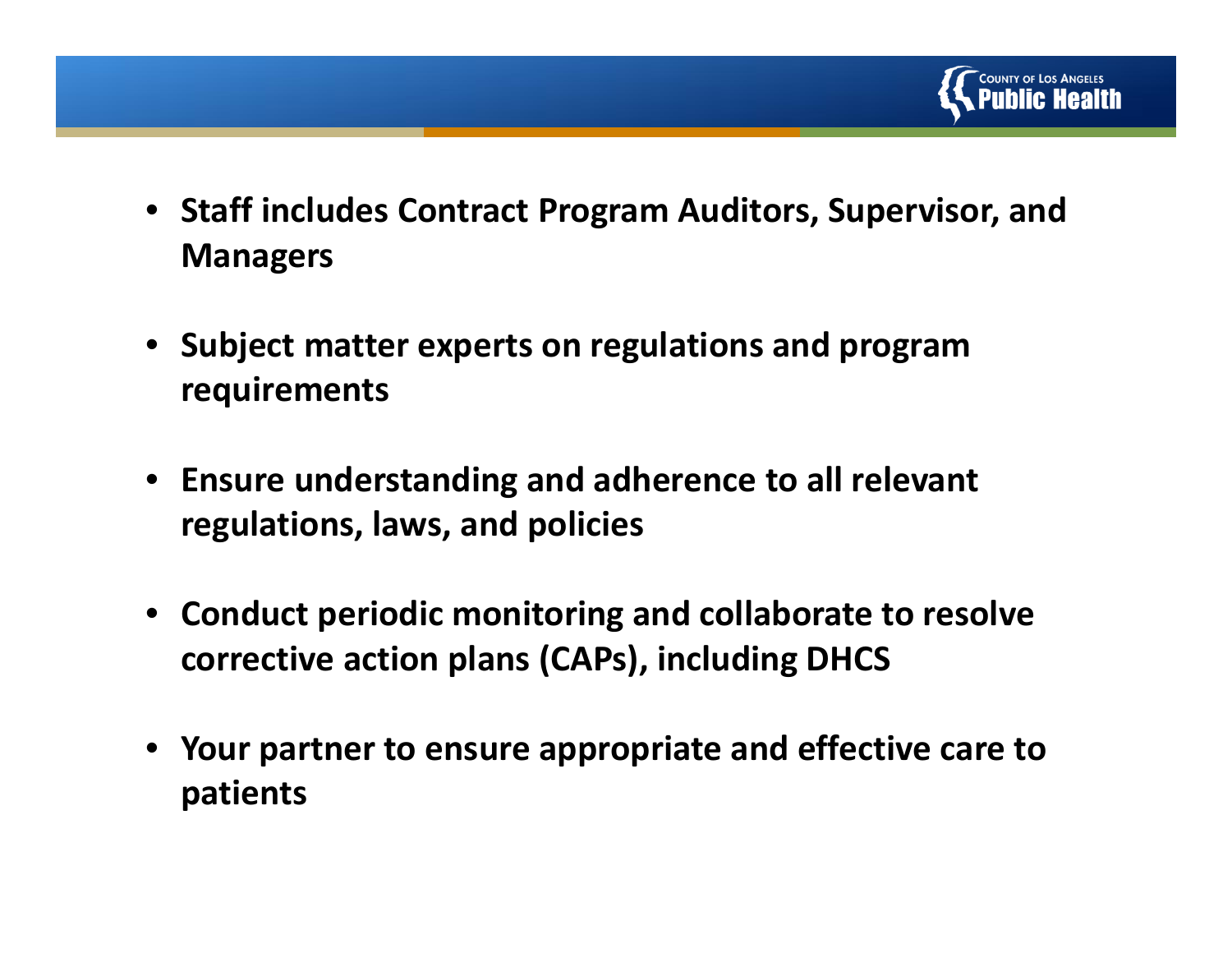

### *What standards regulate SAPC Contracts and MOUs?*

- **SAPC Contracts, Amendments, Bulletins & Service Provider Manual**
- **Local, State, and Federal Guidelines**
- **California Code of Regulations Title 9**
- **California Code of Regulations Title 22**
- **CFR Title 42, Part 438**
- **Federal Office of Management and Budget (OMB) Circulars**
- **County Fiscal Manual**
- **Auditor‐Controller's Contract Accounting and Administration Handbook**
- $\bullet$ **Occupational Safety & Health Administration (OSHA)/ Cal/OSHA**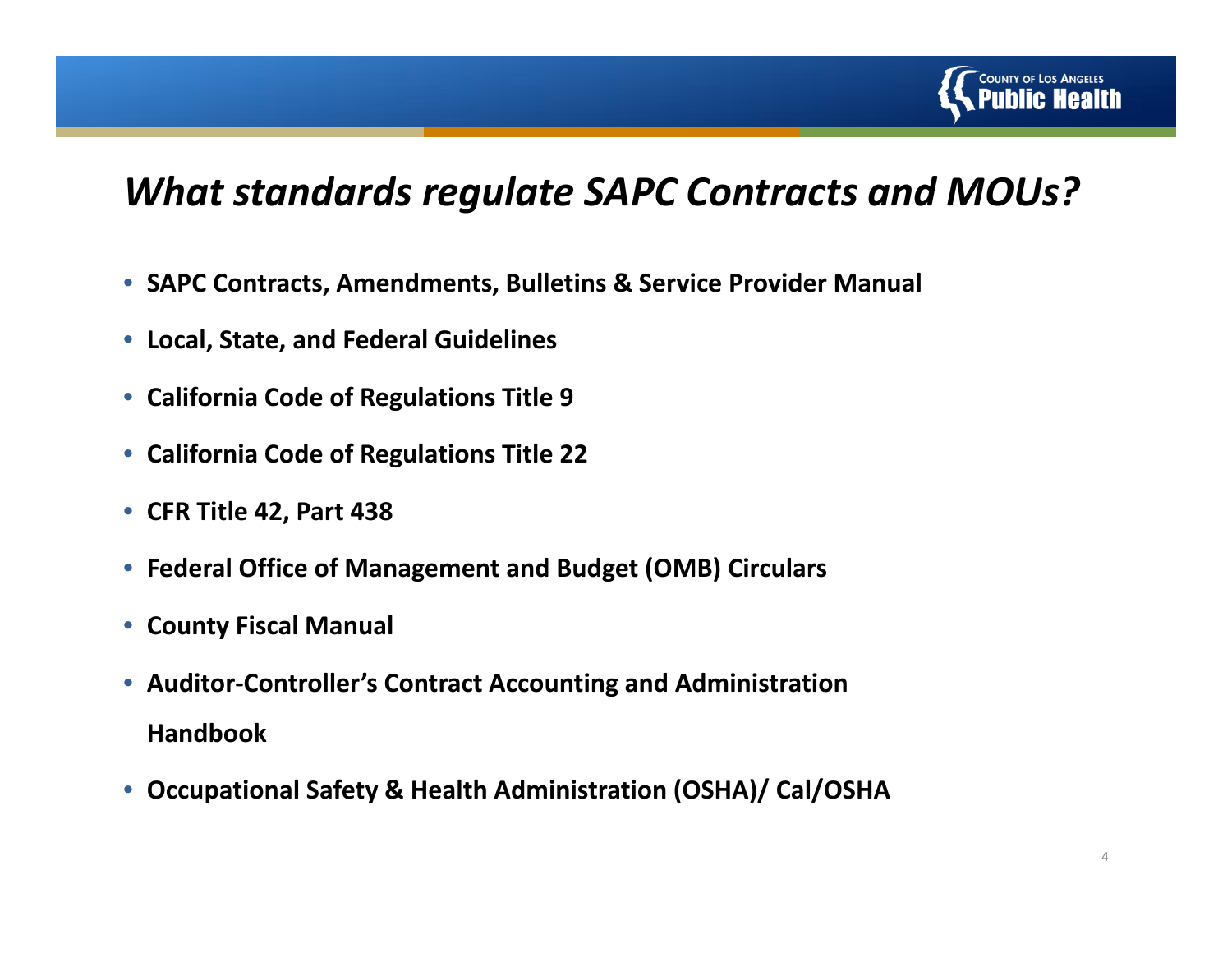

## **The Role of the Contract Program Auditor (CPA)**

- **Monitor for contract and regulatory compliance**
- **Provides technical assistance to agency**
- **Conducts compliance reviews**
	- **Administrative**
	- **Service/Programmatic reviews**
	- **Invoice reviews**
- • **Participates in Post Service Post Payment (PSPP) State Audit Process**
- **Facilitates communication between the service provider and SAPC**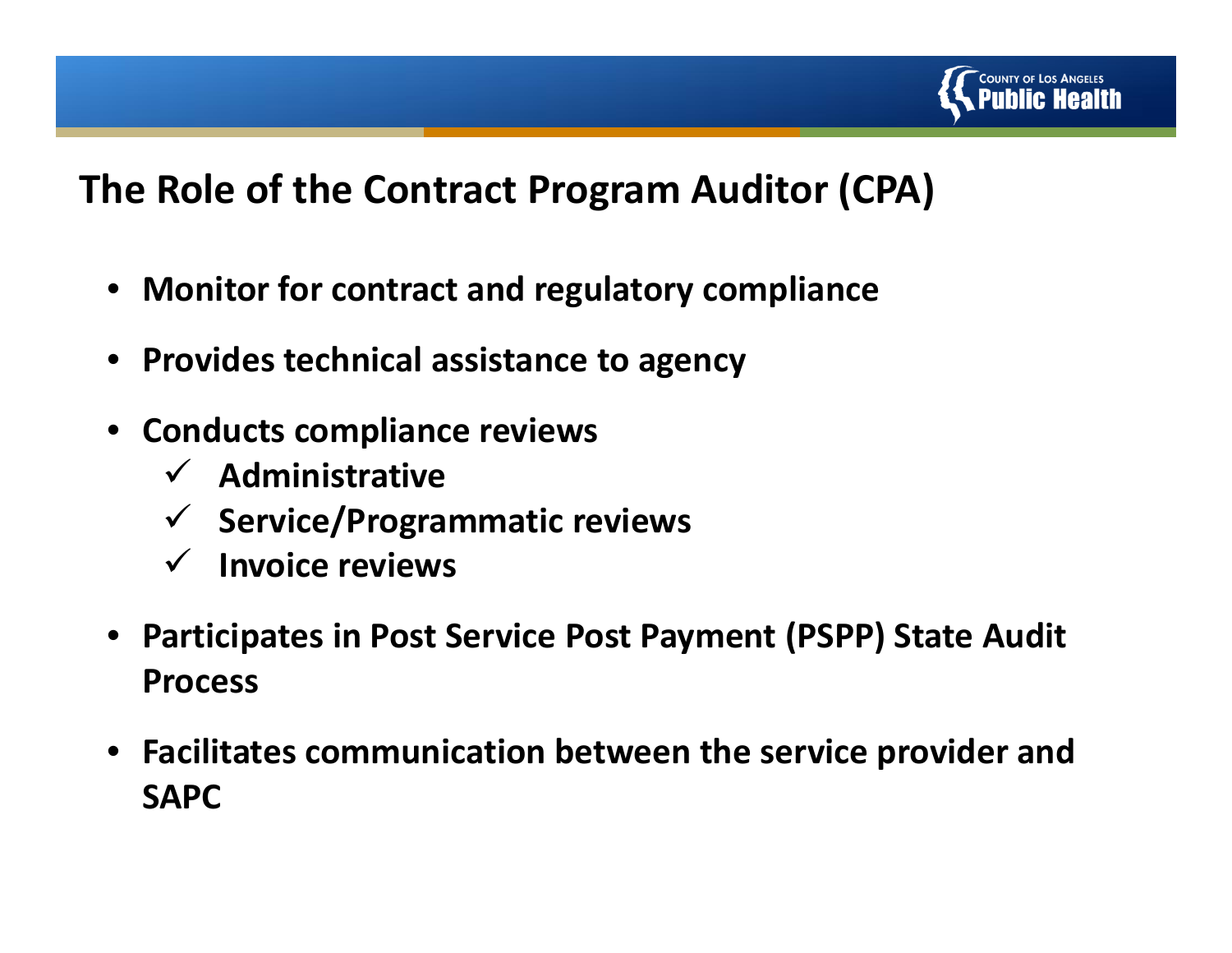

# **Compliance Monitoring Reviews for 2018‐2019**

**All contracts (DMC, DUI, PC1000, Prevention) will have two (2) Compliance Monitoring Site Visits**

**1st Review by December 31, 2018 2n<sup>d</sup> Review focused on CAP by May 31, 2019**

**Scheduling:**

**Visits may be announced or unannounced depending on nature of visit.**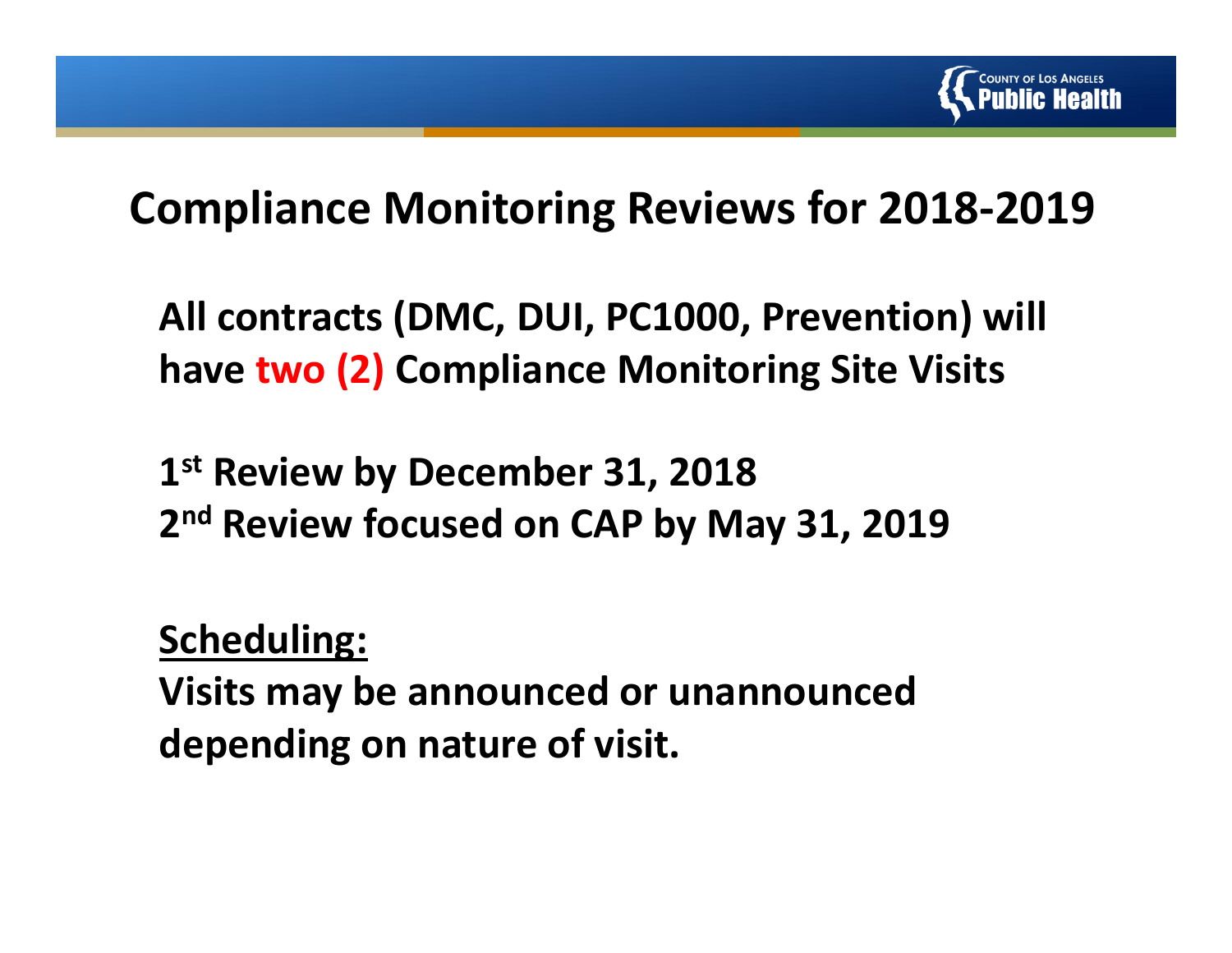

# **What will be reviewed?**

- **1. Administrative**
- **2. Service/Programmatic**
- **3. Billing Review**
- **4. Facility**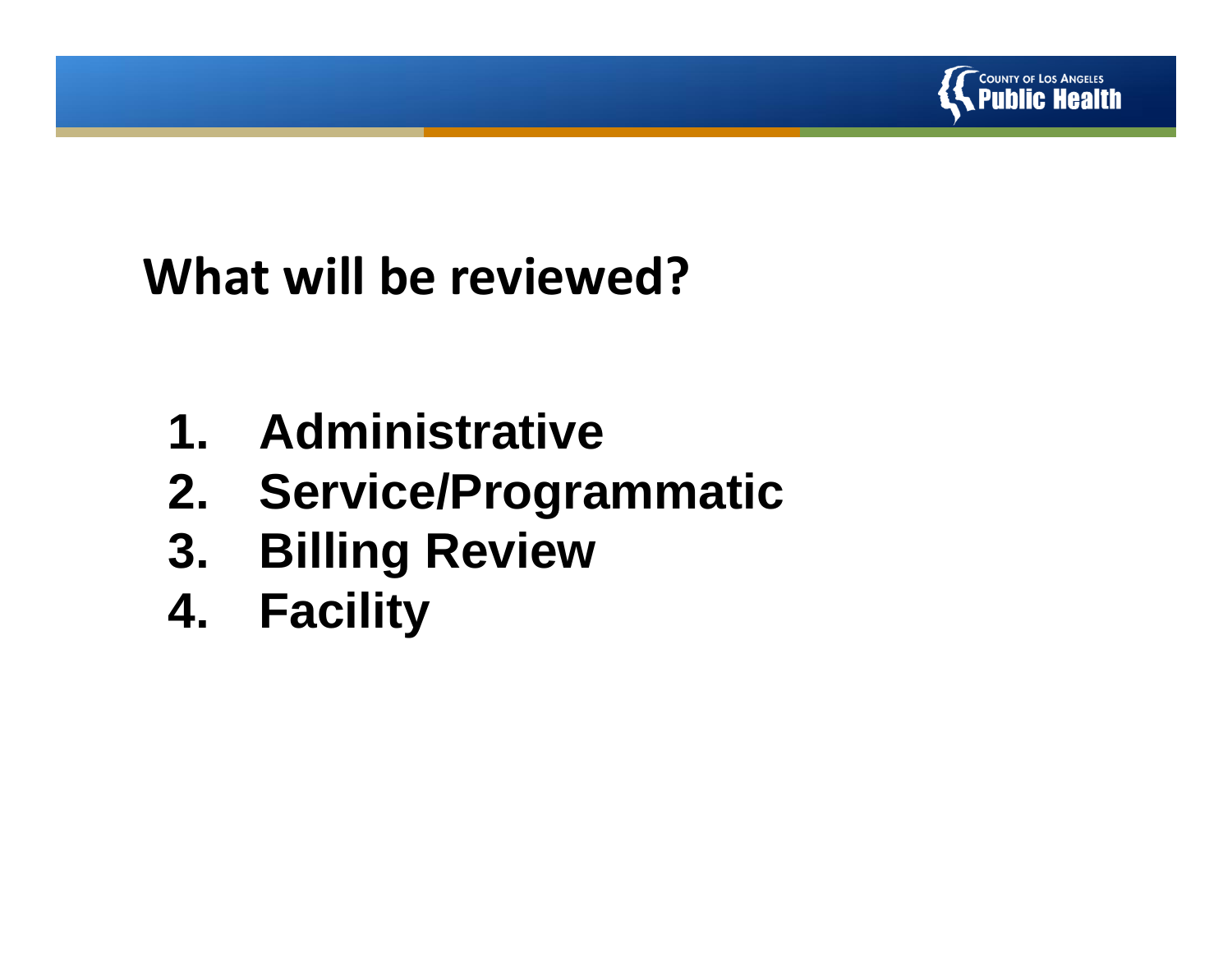

# **The Transition to SAGE**

- **Required documents will be uploaded into SAGE.**
- **Document verification is necessary for contract compliance.**
- **CPAs will request documents that cannot be located on SAGE**
- **Datamining to conduct more efficient and focused review.**

| <b>□ Signed Treatment Plans</b>                   |
|---------------------------------------------------|
| <b>Health Questionnaire</b>                       |
| <b>Proof of Physical Exam</b>                     |
| $\Box$<br><b>Patient Handbook Acknowledgement</b> |
| $\Box$ Confidentiality/Release of                 |
| <b>Information</b>                                |
| <b>Q</b> Consent for Treatment Forms              |
| <b>(Treatment, Sharing Information, Follow-</b>   |
| up)                                               |
| □ Acknowledgement Forms (Privacy                  |
| <b>Practices, Patient Rights, Non</b>             |
| <b>Discrimination, MAT offering, HIV</b>          |
| <b>Information, TB information, HEP and</b>       |
| sexually transmitted diseases.)                   |
| □ Complaint/Grievance Procedures and              |
| <b>Appeal Process Acknowledgement.</b>            |
| $\Box$ And other required documents for           |
| special populations (minors/youth,                |
| perinatal, NTP, etc.)                             |
|                                                   |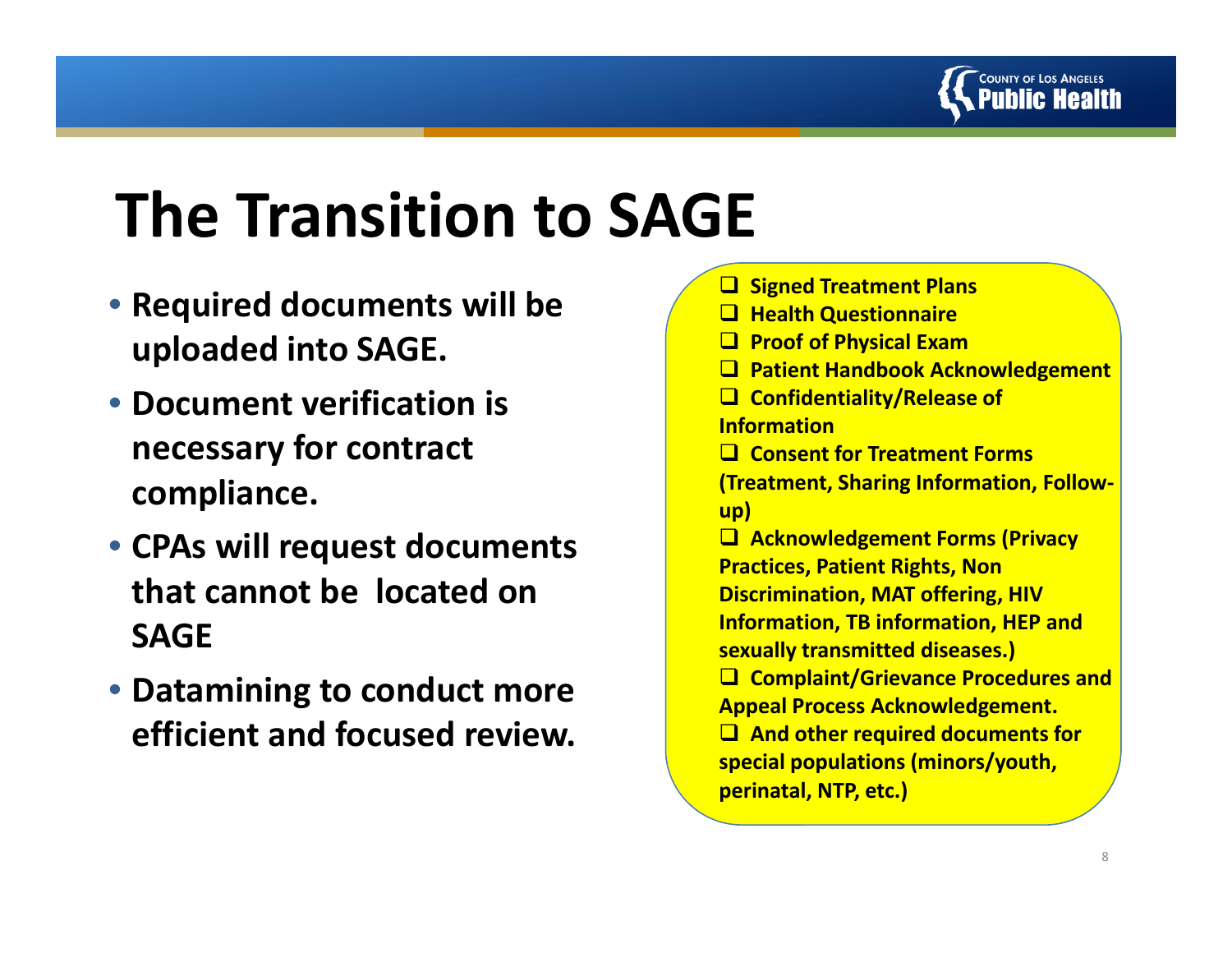

# **Entrance Conference**

- **1. Key Staff (E.D., Program Director, Key Program staff) and CPA.**
- **1. Key staff who have access to administrative, personnel and patient/beneficiary files.**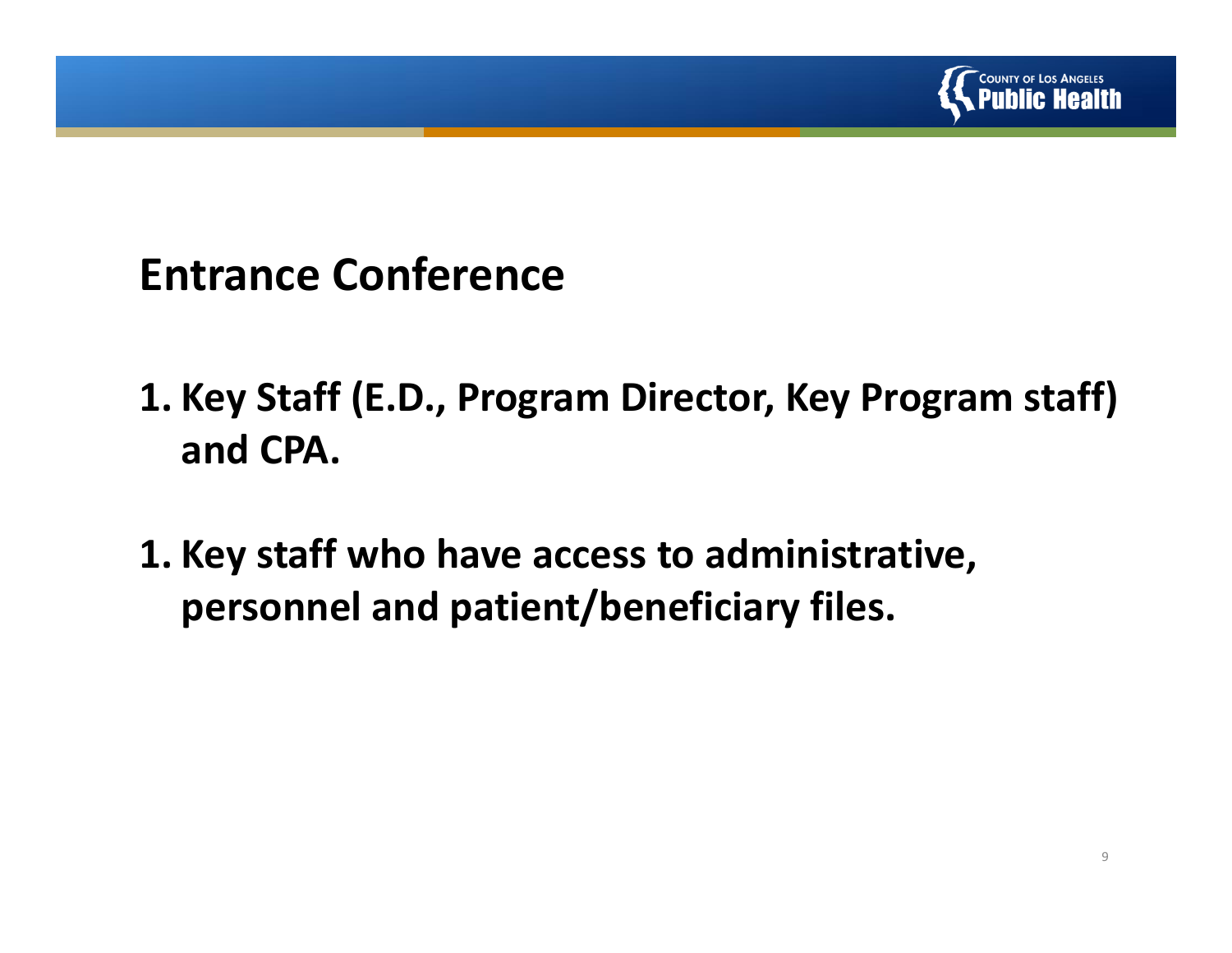

#### **1. Administrative Review – Annually Updated Documentation**

#### **LICENSES AND CERTIFICATIONS**

**Professional License, Permit, Registrations, Accreditations**

- Business
- State AOD Site
- State DMC Site
- LPHAs and Counselors
- Medical Doctor
- Opioid Treatment Certification (NTP Only)

#### **POLICIES**

• Any new or updated agency policies

#### **INSURANCE**

- •**•** Certificate of Insurance
- Letter of Endorsement

#### **BUSINESS DOCUMENTS** – Updates

- •**•** Board of Directors Rosters
- •Last 4 Board Meeting Minutes
- •Current List of Funding
- •Current Staff Roster
- •Organizational Chart
- •Leases
- •Subcontractors

*\* Submit to SAPC only the administrative documents that have changed or have been amended.*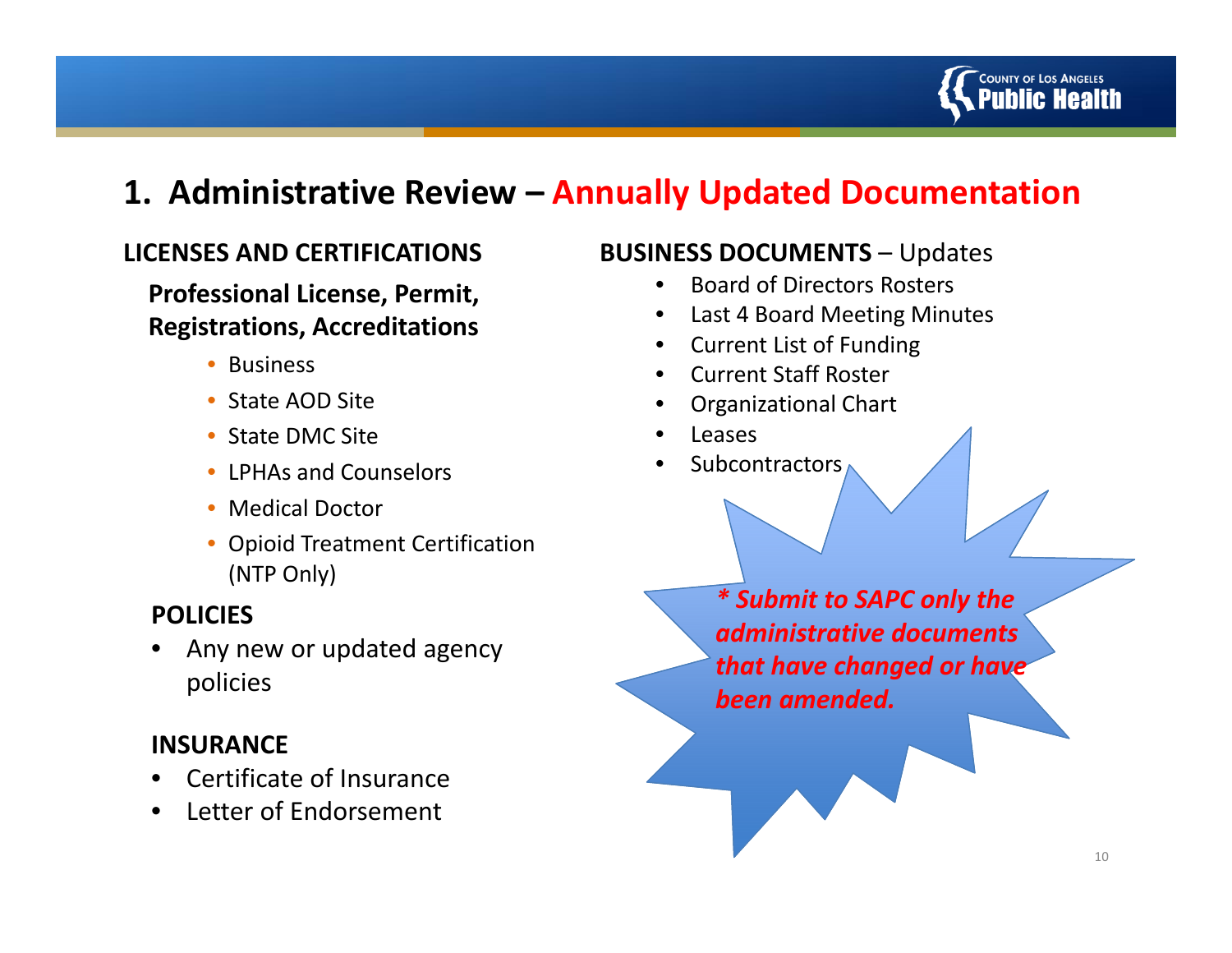

#### **Administrative Review: NEW REQUIREMENTS**

- **Field Based Services Approval**: **FBS must be linked to the contracted DMC‐ certified agency and approved by SAPC. (SAPC Service Provider Manual)**
- **Medication Assisted Treatment (MAT) Service Delivery Policy**: **policy includes how the program informs clients and educates staff about MAT… policy also includes the assessment of <sup>a</sup> client's MAT needs, administration and storage of medications, and training of staff. (SAPC Service Provider Manual 3.0, page 83)**
- **Staff Training and Development List**: **Minimum 24 hours of training (Must include: Trafficking Victims Protection Act 2000; Motivational Interviewing; Cognitive Behavioral Therapy; ASAM; National Standards for (CLAS) Culturally and Linguistically Appropriate Services. (SAPC Service Provider Manual**)
- **Medical Policies and Standards: Medical Director's responsibilities ... develop and implement medical policies and standards for the provider. (CCR), Title 22 § 51341.1**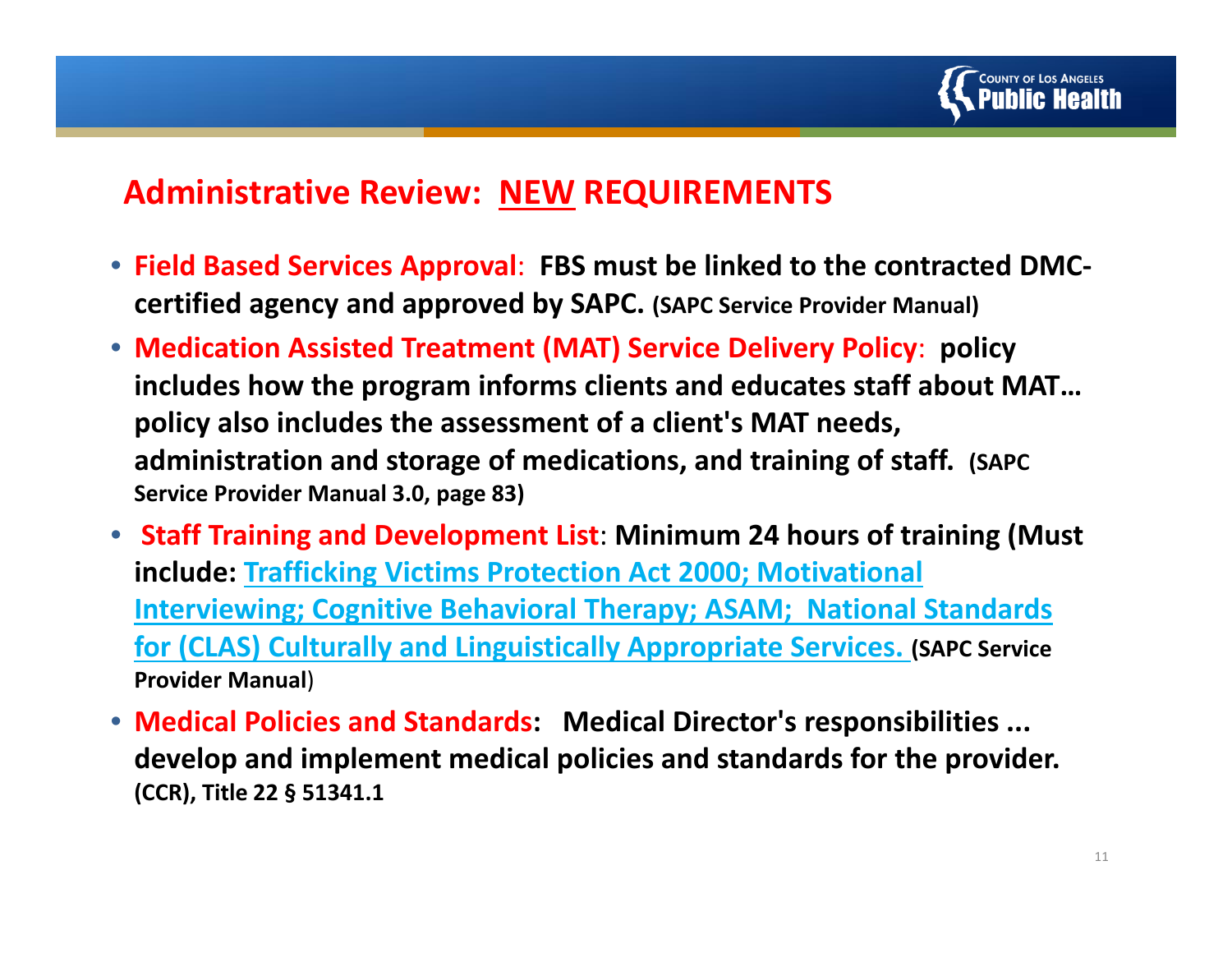

#### **Administrative Review: NEW REQUIREMENTS**

- **Grievance and Complaint Policy: The grievance system. Each Managed Care Organizations (MCO) must have <sup>a</sup> system in place for enrollees that includes <sup>a</sup> grievance process, an appeal process, and access to the State's fair hearing system. (Centers for Medicare & Medicaid Services HHS §438.402 )**
- **HIV/AIDS – Hepatitis A, B, & C Education and Training: Agency has designated (A) HIV/AIDS ‐ (B) Hepatitis A, B, & C Resource Person that conducts activities as specified in contract.**
	- **Makes available to participants and employees locations for (A) HIV/AIDS ‐ (B) Hepatitis A, B, & C testing & treatment in Los Angeles County.**
	- **Provides easily accessible educational materials on (A) HIV/AIDS ‐ (B) Hepatitis A, B, & C risk and transmission in culturally appropriate format and languages to the populations served at each facility. (SAPC DMC/SUD Contract)** <sup>12</sup>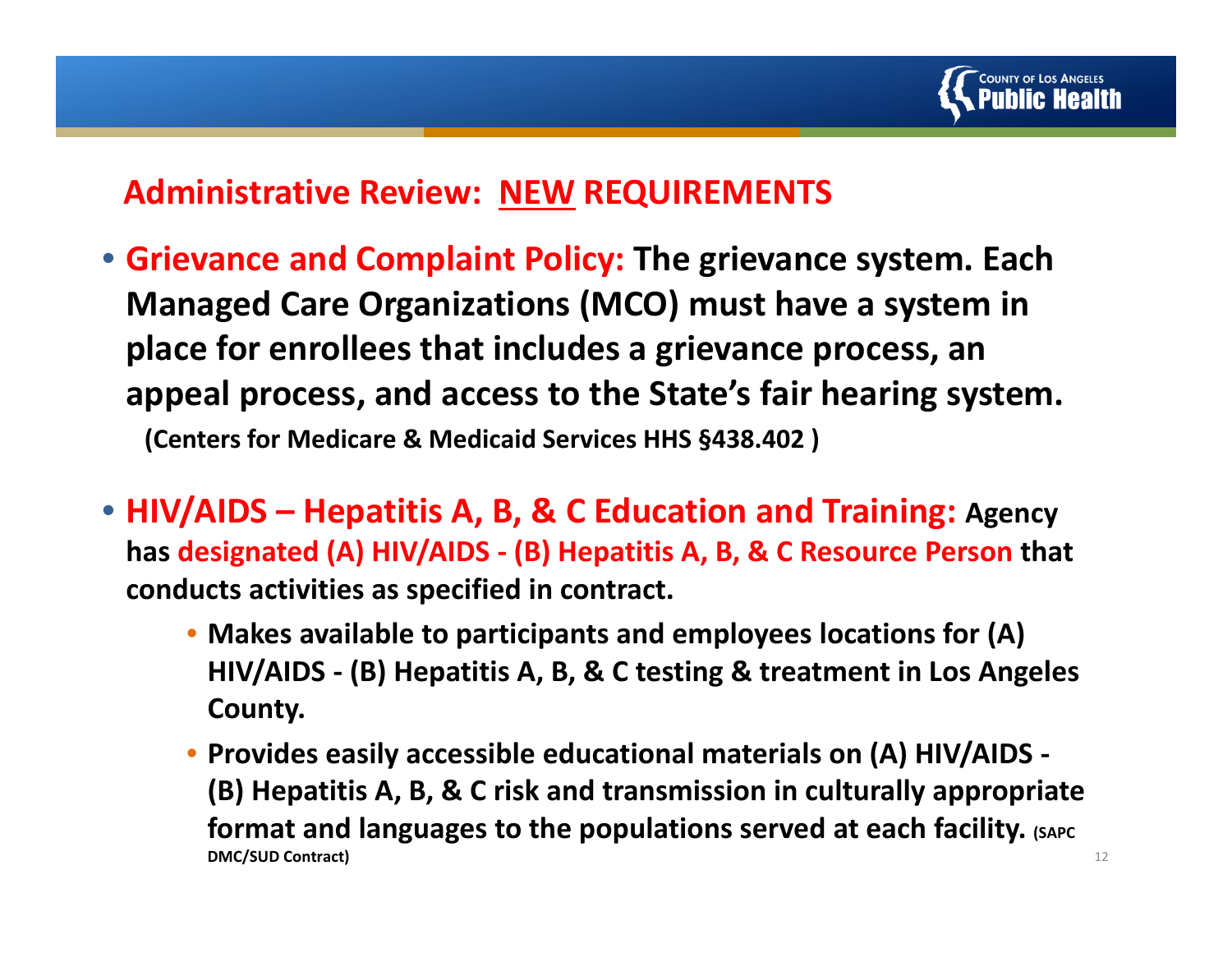

# **2. Administrative Review – Updated Personnel Files**

- **Job Description/Duty Statement (If changed)**
- **Updated Resume (If changed)**
- **TB Clearance Verification (residential only)**
- **Performance Reviews**
- **Timecards Maintained: Accounts for time worked on each contract(s); Signed by employee; Approved/signed by Supervisor**
- **First AID & CPR Certification (Residential & Youth)**
- **Current LPHA and SUD Counselor Certification, Registration, or License**
- **Training Certificates or Verification of Training**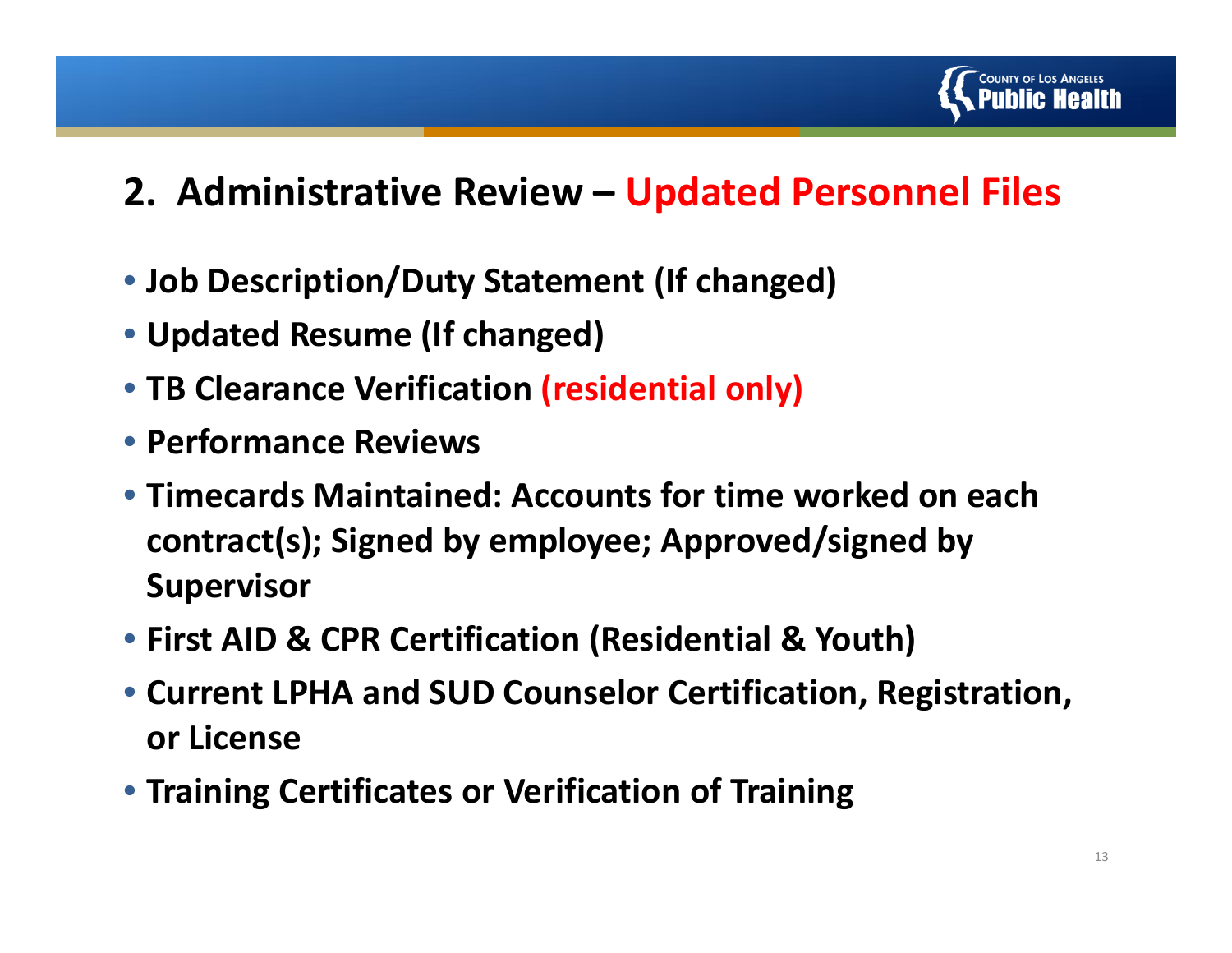

#### **Personnel Review: NEW REQUIREMENTS**

- **Agency has <sup>a</sup> Medical Director, Licensed by the Medical Board of CA or the Osteopathic Medical Board of CA.** (and all physician designees) *Title 22*
- Personnel file(s) for **Medical Director(s)** contain documentation for receiving **five (5) hours of continuing Medical Education** in Addiction Medicine annually. (and all physician designees) *Title 22*
- Treatment site has <sup>a</sup> **DMC Medical Director** that has been **approved by the California Department of Health Care Services (DHCS)** by submitting Form 6010. (and all physician designees) *SAPC Service Provider Manual*
- The **Medical Director, or their physician designee**, must be **on site for at least two (2) hours per month**, **each site.** *SAPC Service Provider Manual*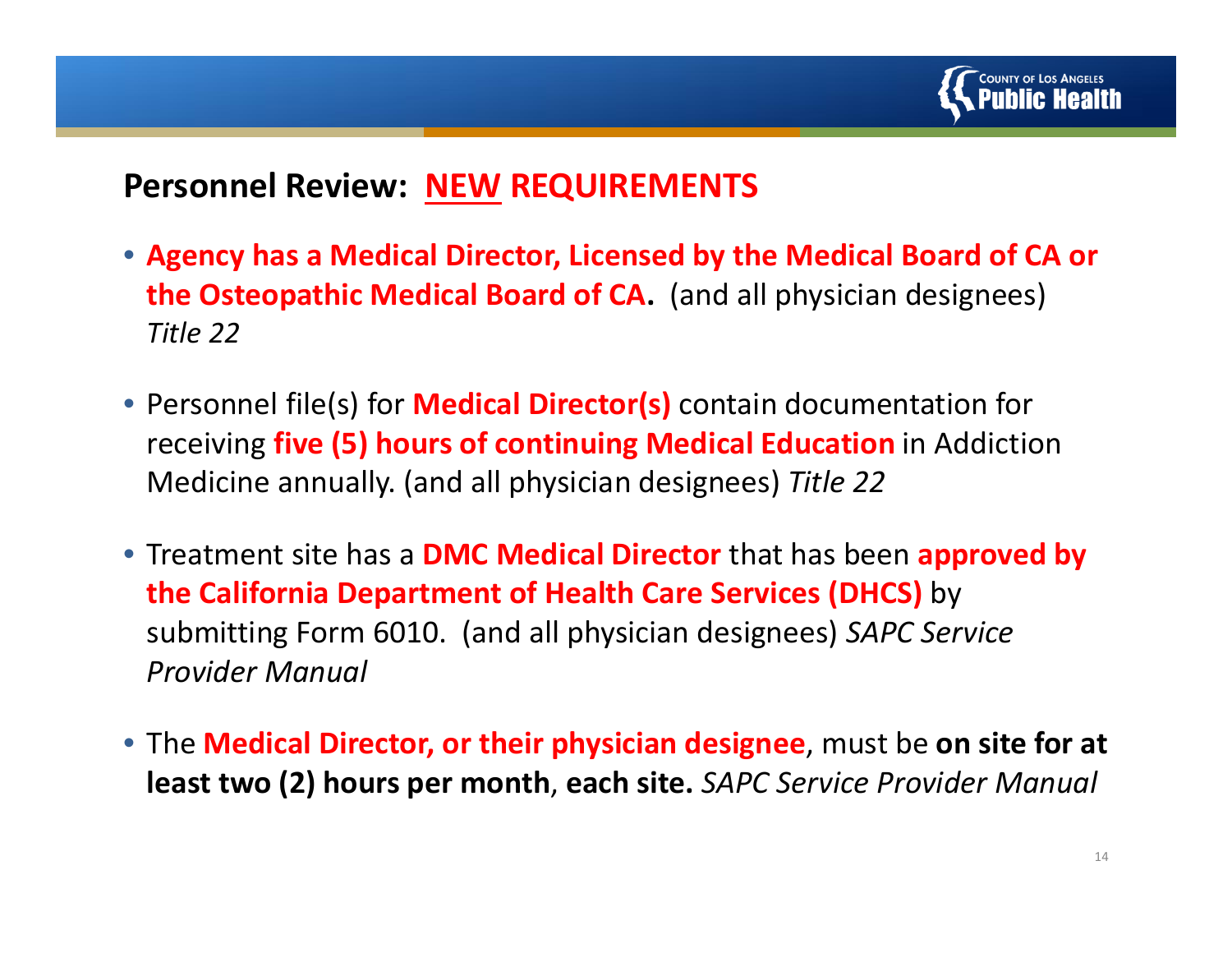

#### **Personnel Review: NEW REQUIREMENTS**

- **Electronic Signature Certification and signed Electronic Signature** Agreements on file. *MEMO: Electronic Signatures in Electronic Health Records ‐ May 14, 2014*
- **LPHAs (Licensed Practitioner of the Healing Arts) shall receive <sup>a</sup> minimum of five (5) hours of continuing education related to addiction every two (2) years.** Includes Physician •Nurse Practitioner
	- •Physician Assistant •Registered Nurse •Registered Pharmacist
	- •Licensed Clinical Psychologist •Licensed Clinical Social Worker
	- •Licensed Professional Clinical Counselor •Licensed Marriage and Family Therapist •Licensed‐Eligible LPHA: Working under the supervision of <sup>a</sup> licensed clinician. *SAPC Service Provider Manual*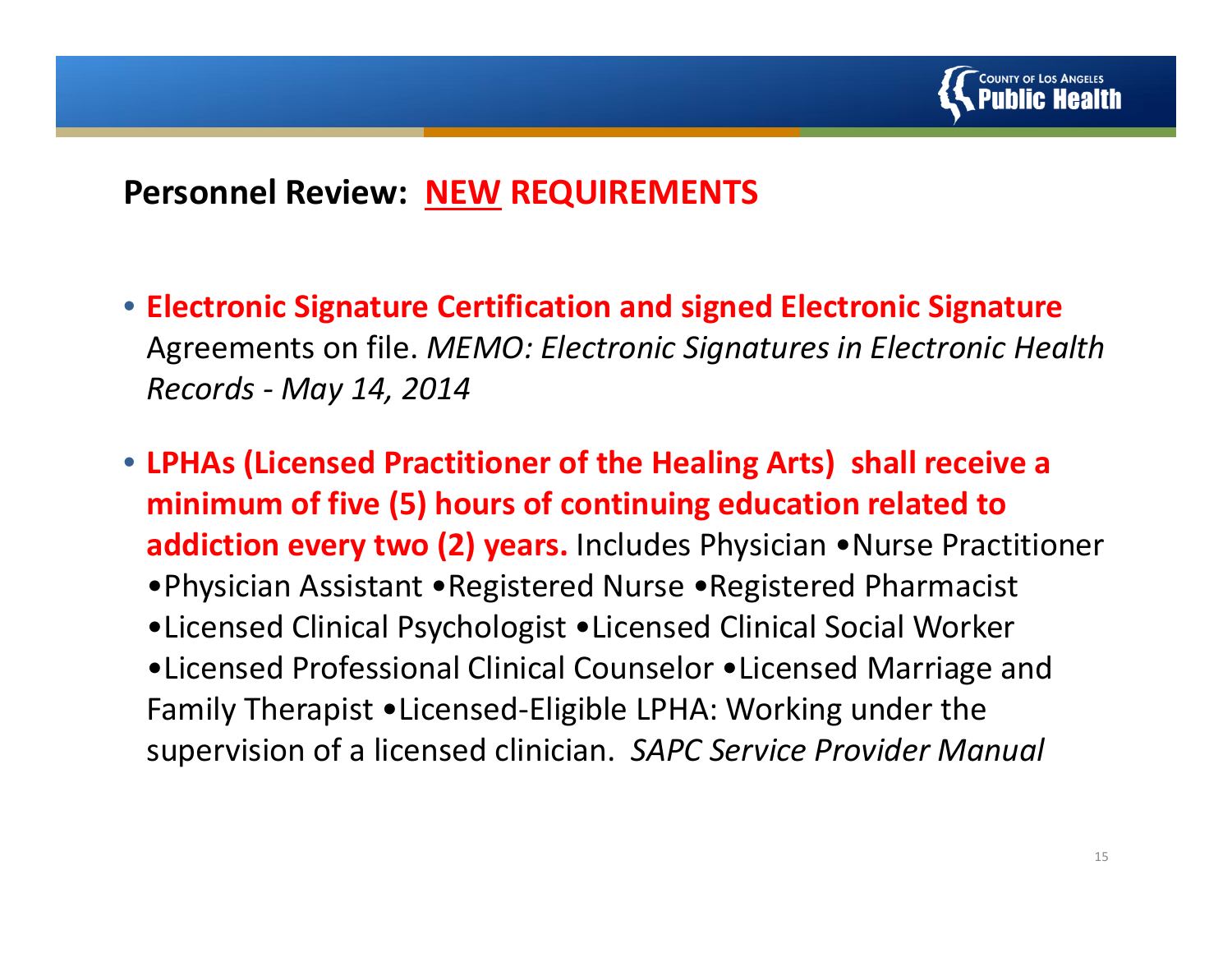

#### **2. Programmatic Review: Patient Charts**

- **Admission Form**
- **ASAM**
- **Diagnosis Form**
- **Eligibility Form**
- **Authorization/ReAuthorization**
- **Treatment Plans/Updates/Reviews**
- **Progress Notes/Misc. Notes**
- **LACPRS/Cal ‐OMS**
- **Discharge/Transfer Forms**
- **Health Questionnaire**
- **Proof of Physical Exam**
- **Patient Handbook Acknowledgement**
- **Confidentiality/Release of Information**
- $\Box$  **Consent for Treatment Forms (Treatment, Sharing Information, Follow‐up)**
- **Acknowledgement Forms (Privacy Practices, Patient Rights, Non Discrimination, MAT offering, HIV Information, TB information, HEP and sexually transmitted diseases.)**
- **Complaint/Grievance Procedures and Appeal Process Acknowledgement.**
- $\Box$  **And other required documents for special populations (minors/youth, perinatal, NTP, etc.)**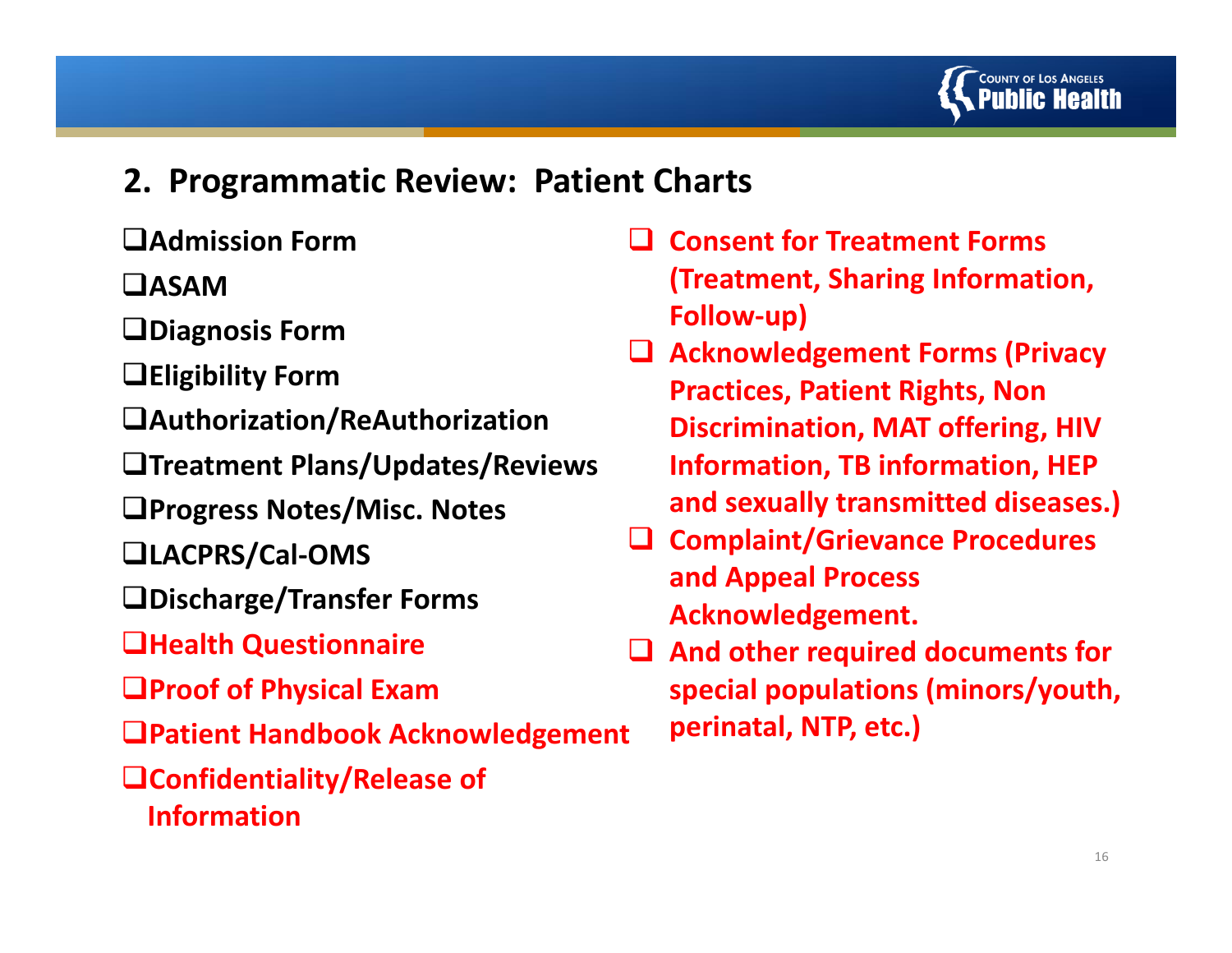

# **3. Billing Review**

- **Billing is reviewed and verified.**
- **Review of treatment plans, progress and misc. notes and sign‐ in sheets for verification.**

### *A complete financial audit by LA County CEO Office will be conducted.*

*SAPC Service Provider Manual, 3.0. Page 175‐185*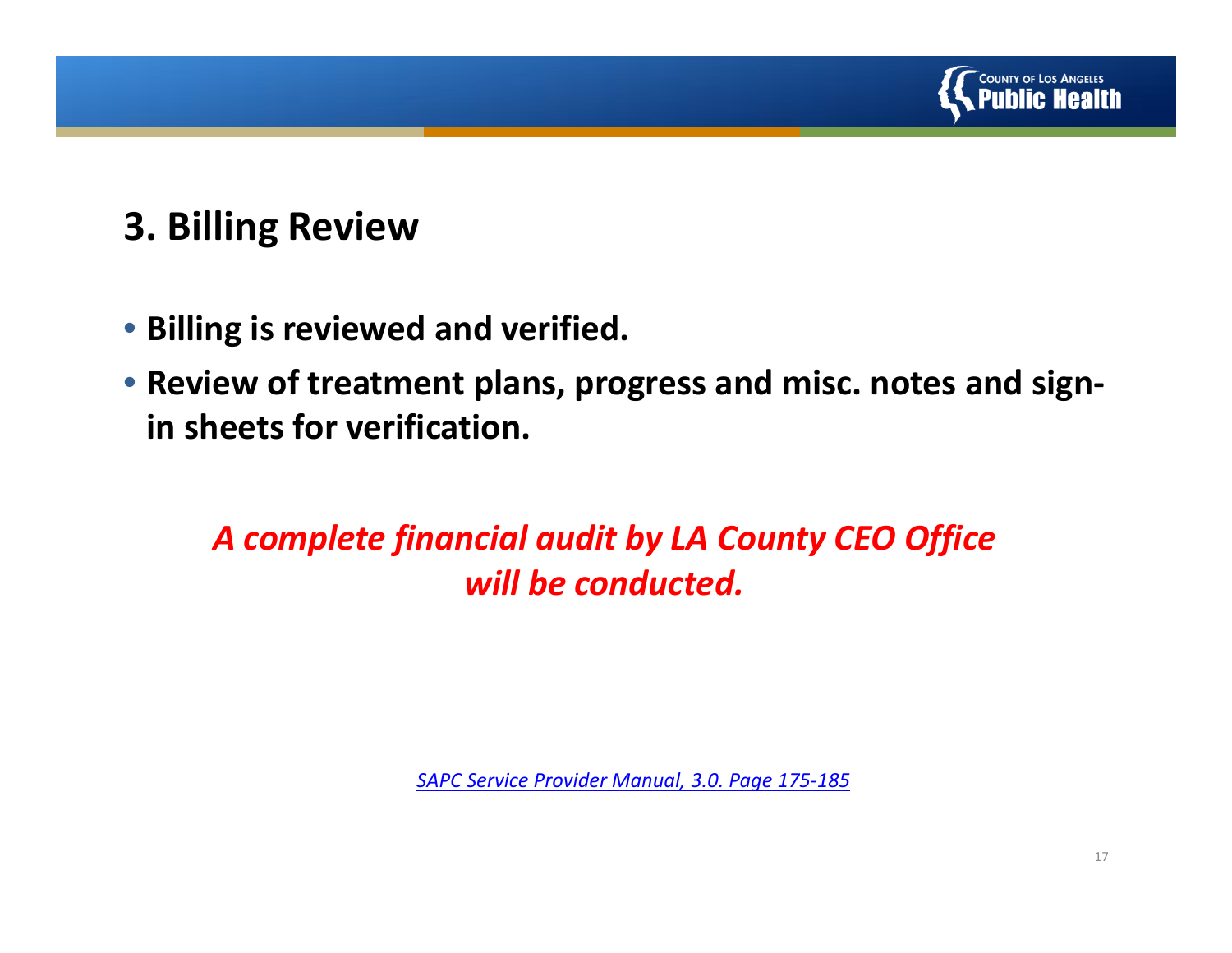

## **4. Facility Review**

- **Appropriate use of space**
- **Cleanliness and pest free**
- **Heating and air circulation**
- **Lighting, safe and in good repair**
- **Wheelchair accessible (Describe where accessible in Comments section)**
- **Location same as contract or approved by SAPC**
- **Facility access by persons not participating in services are limited and monitored**
- • **Compliant with confidentiality regulations (e.g. locked file cabinets, private counseling room, client confidentiality)**
- **Facility sleeping, bathing, and eating areas meet all State and County requirements for safety and security**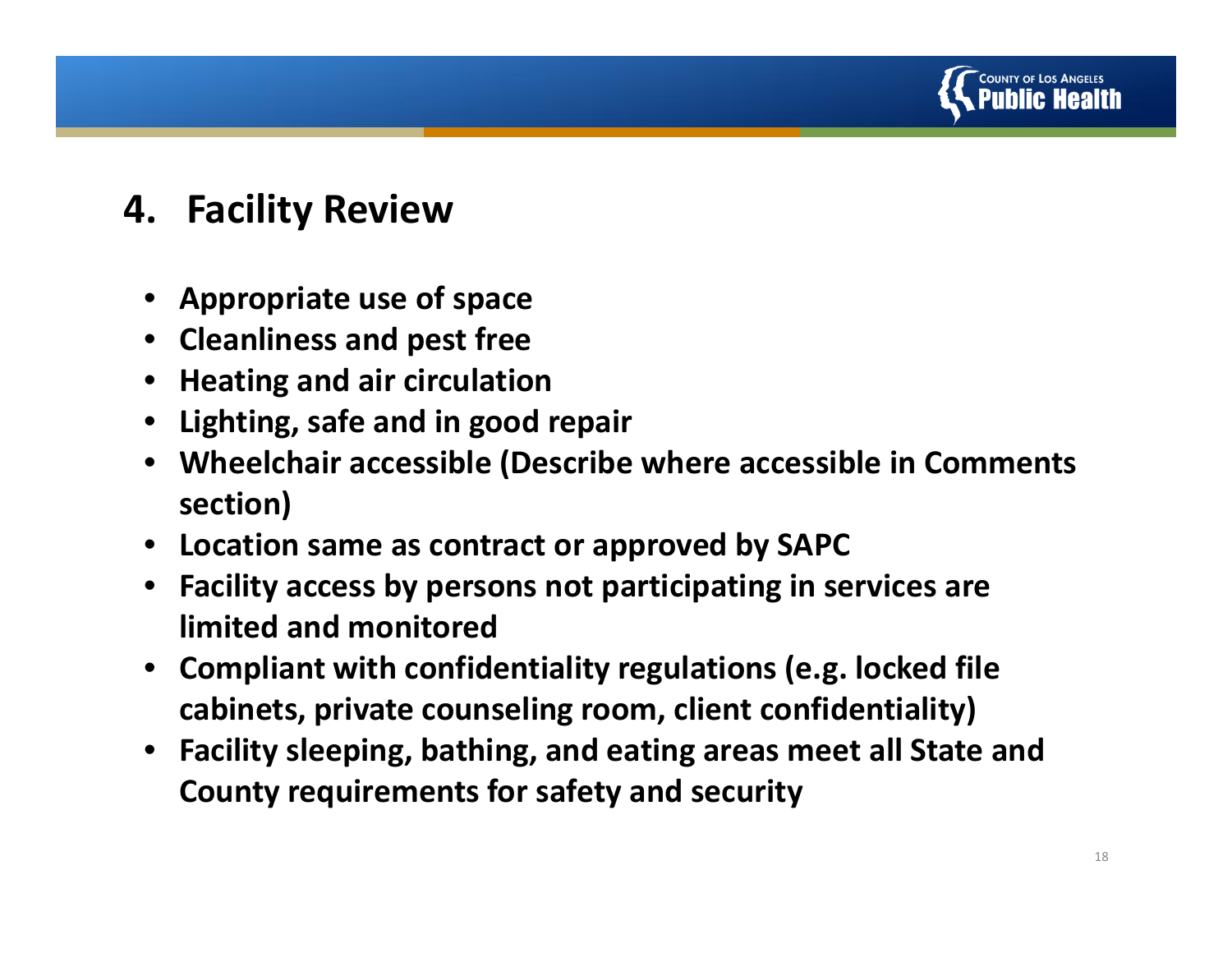

# **4. Facility Review… Continued**

#### **Postings**

- **Environmental Warning Sign (Smoking) within 20 feet of all facility main entrances, exits, and operable windows**
- **Employee Notifications**
- **Grievance and Complaint Procedures in appropriate languages that reflect populations served**
- **Safely Surrendered Baby Law**
- **Emergency /Earthquake Procedures**
- **Licenses/Certification (i.e. DMC, AOD, RS, DUI, fire clearance, etc.)**
- **Notices regarding Fair Labor Standards Act**
- **Code of Conduct is posted public area that is available to patients**
- **Other related postings: calendar of group counseling sessions (DMC); dietary menu(RS); etc.**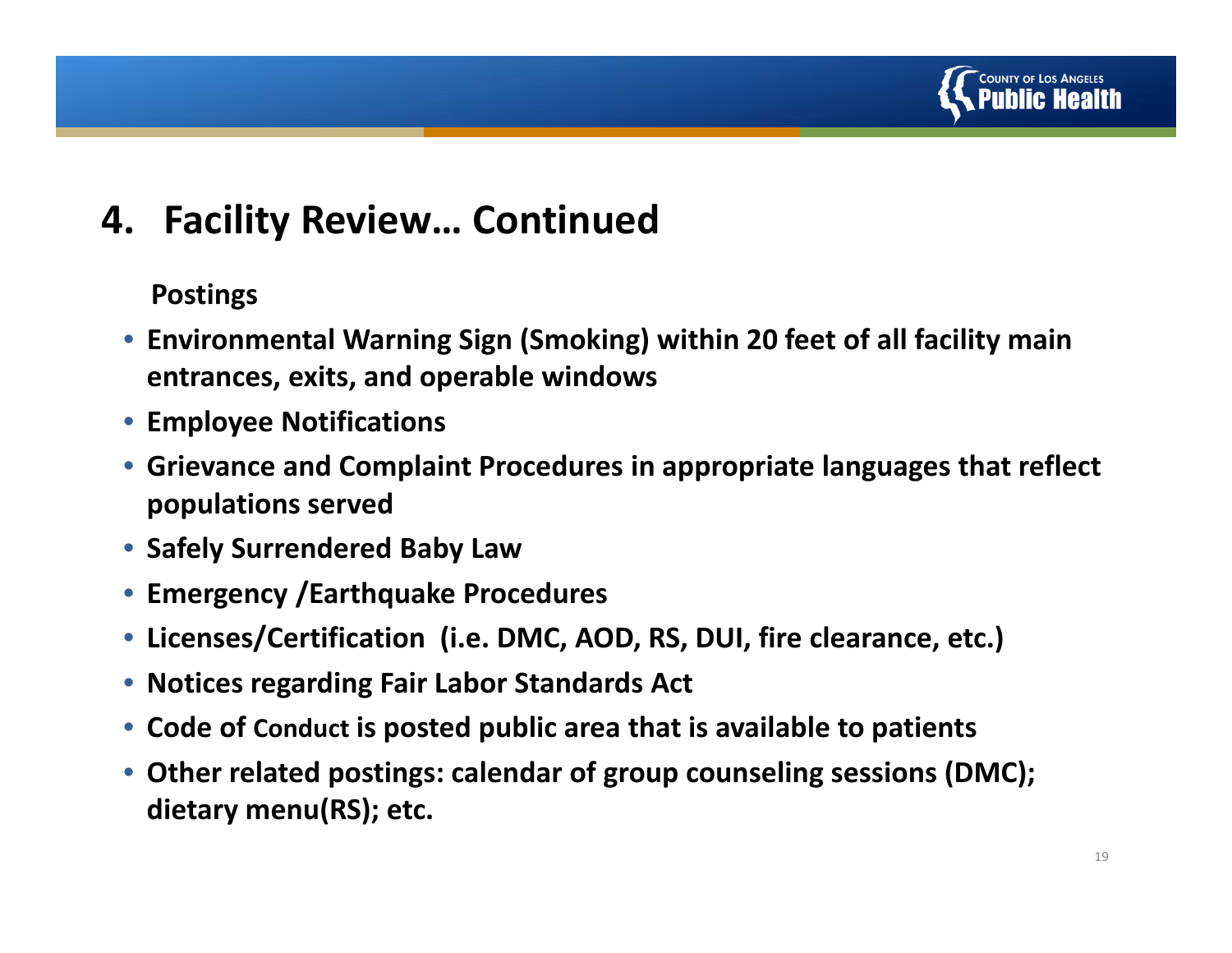

### **Other Review Requirements**

- **Patient Interviews**
- **Activity Observations**

# **Exit Conference**

- **The SAPC CPA will conduct <sup>a</sup> discussion with agency management and key personnel to discuss issues and discrepancies found during the review.**
- $\bullet$  **CPA will provide technical assistance to the agency to improve compliance and address discrepancies.**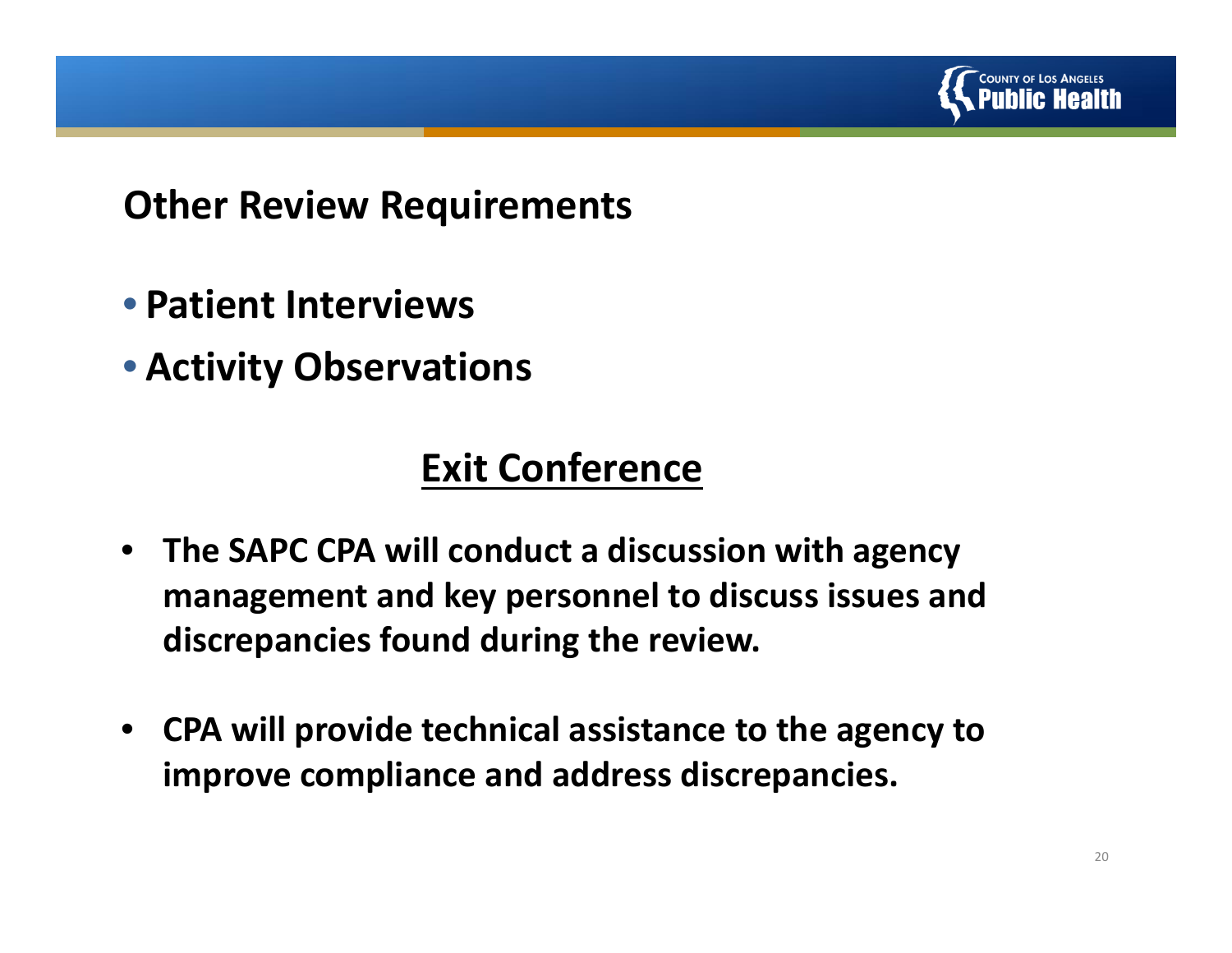

## **The Review Report & Corrective Action Plan (CAP)**

- $\bullet$  **CPA will compile <sup>a</sup> review report and the agency will develop a Corrective Action Plan (CAP) that addresses deficiencies and issues revealed during the review process.**
- • **The agency will provide <sup>a</sup> written response to the CAP utilizing SMART (Specific, Measurable, Achievable, Results‐ focused and Timely) goals to address each finding.**
- **The 2n<sup>d</sup> site review is <sup>a</sup> follow‐up on the CAP.**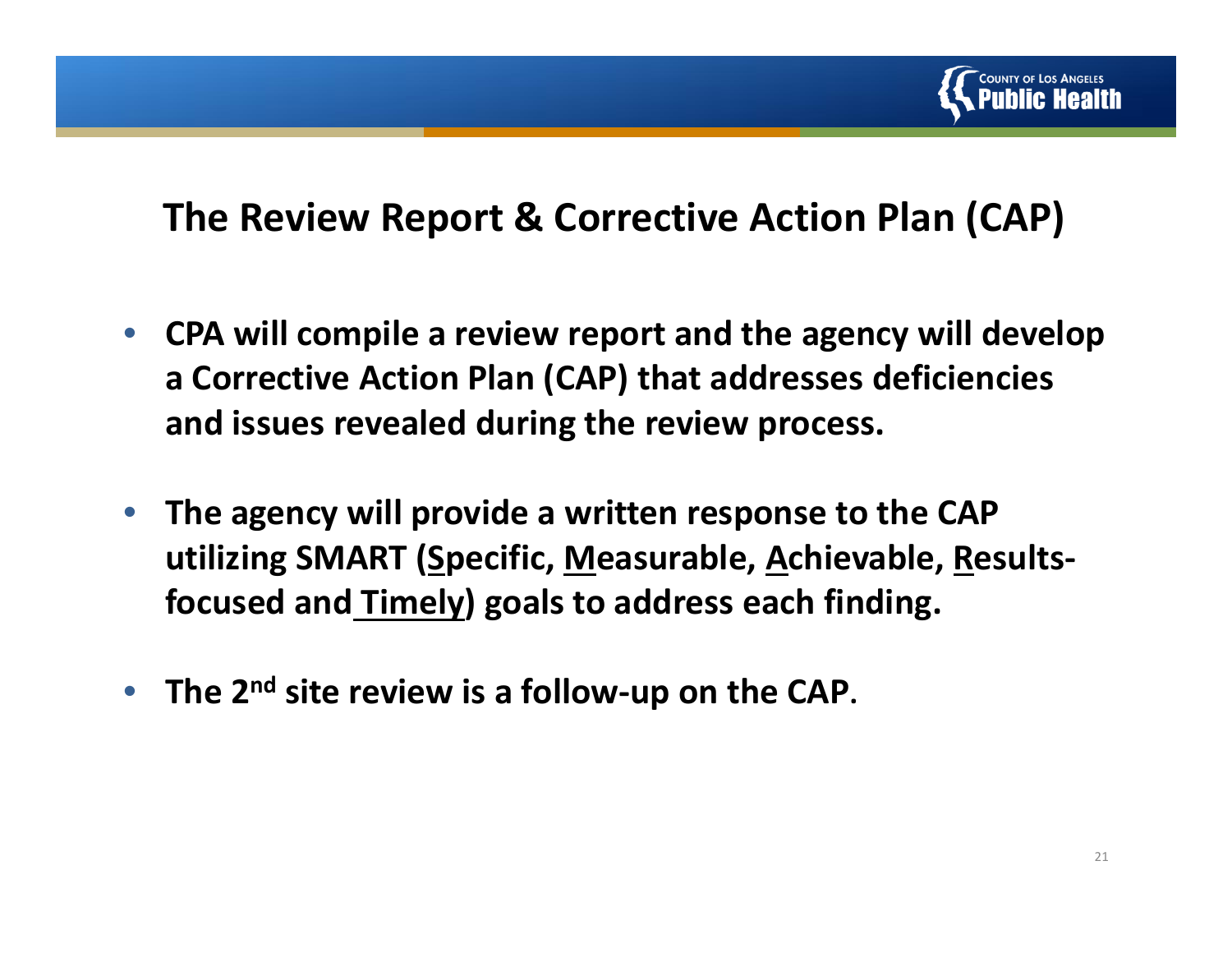

## **Deficiencies vs. Disallowances**

*"Deficiencies"* are cited when an agency is non‐compliant to federal, State, and County regulations, standards, provisions, and practices.

**"***Disallowances***"** are <sup>a</sup> type of deficiency that results in taking back funds for a particular service/activity. This occurs when there is insufficient evidence or documentation that <sup>a</sup> service/activity took place or met the requirement.

*Both require that agencies complete and submit <sup>a</sup> Corrective Action Plan (CAP), using the template found on the SAPC website.*

*SAPC Service Provider Manual, 3.0. Page 174*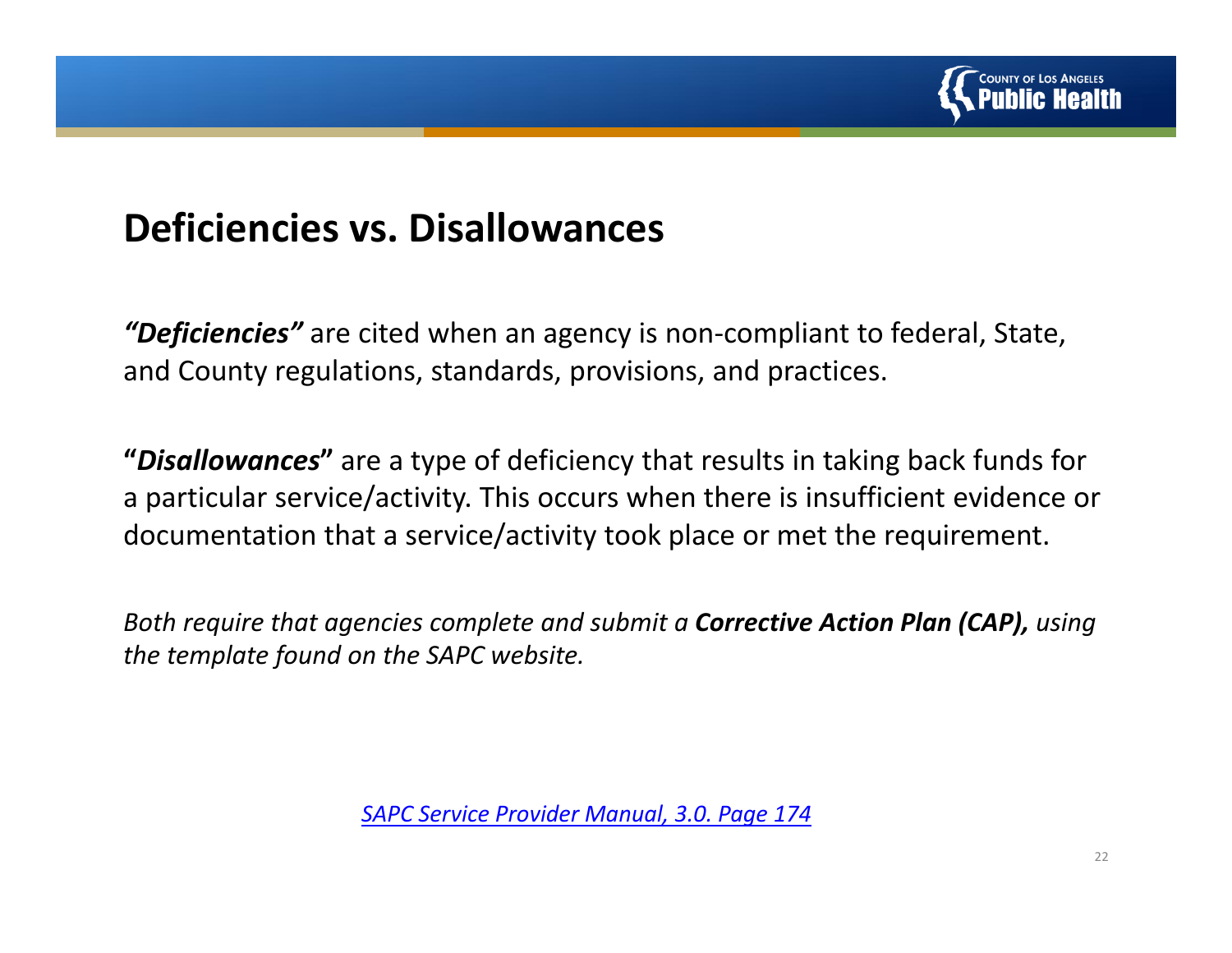

# **State Drug Medi‐Cal Post Service Post Payment (PSPP) Unit Review**

- **Periodic review**
- **SAPC's Role**
	- **CPA attend exit conference**
	- $\bullet$ **Review and approve PSPP CAP**
	- **Confirm CAP changes**
	- $\bullet$  **Report to State PSPP that CAP issues were properly addressed.**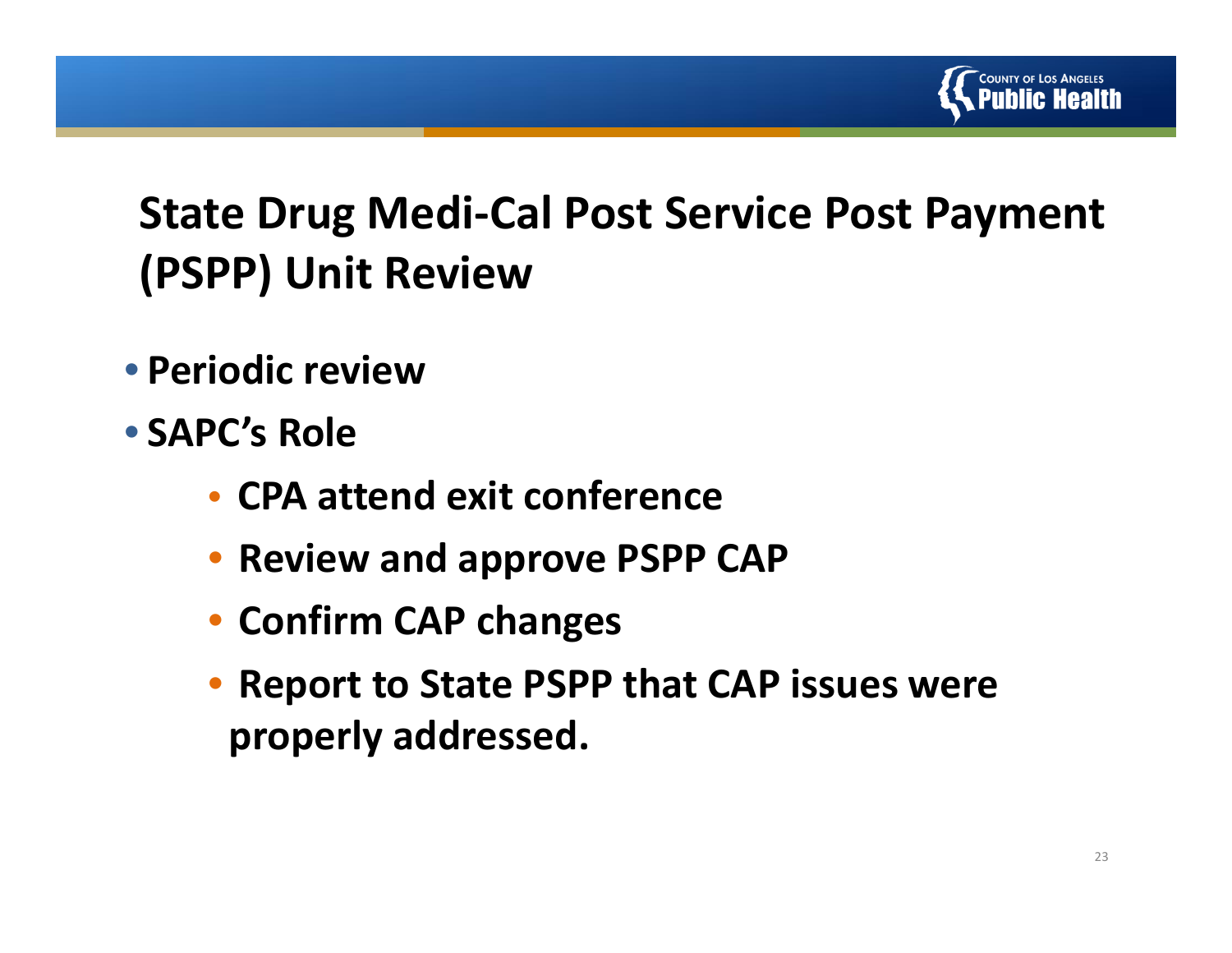

# **Other Types of Monitoring**

- **Grievances & Complaints**
	- –**From multiple sources**
- **Augmentation Requests as <sup>a</sup> result of data patterns**
- **Fiscal Audits**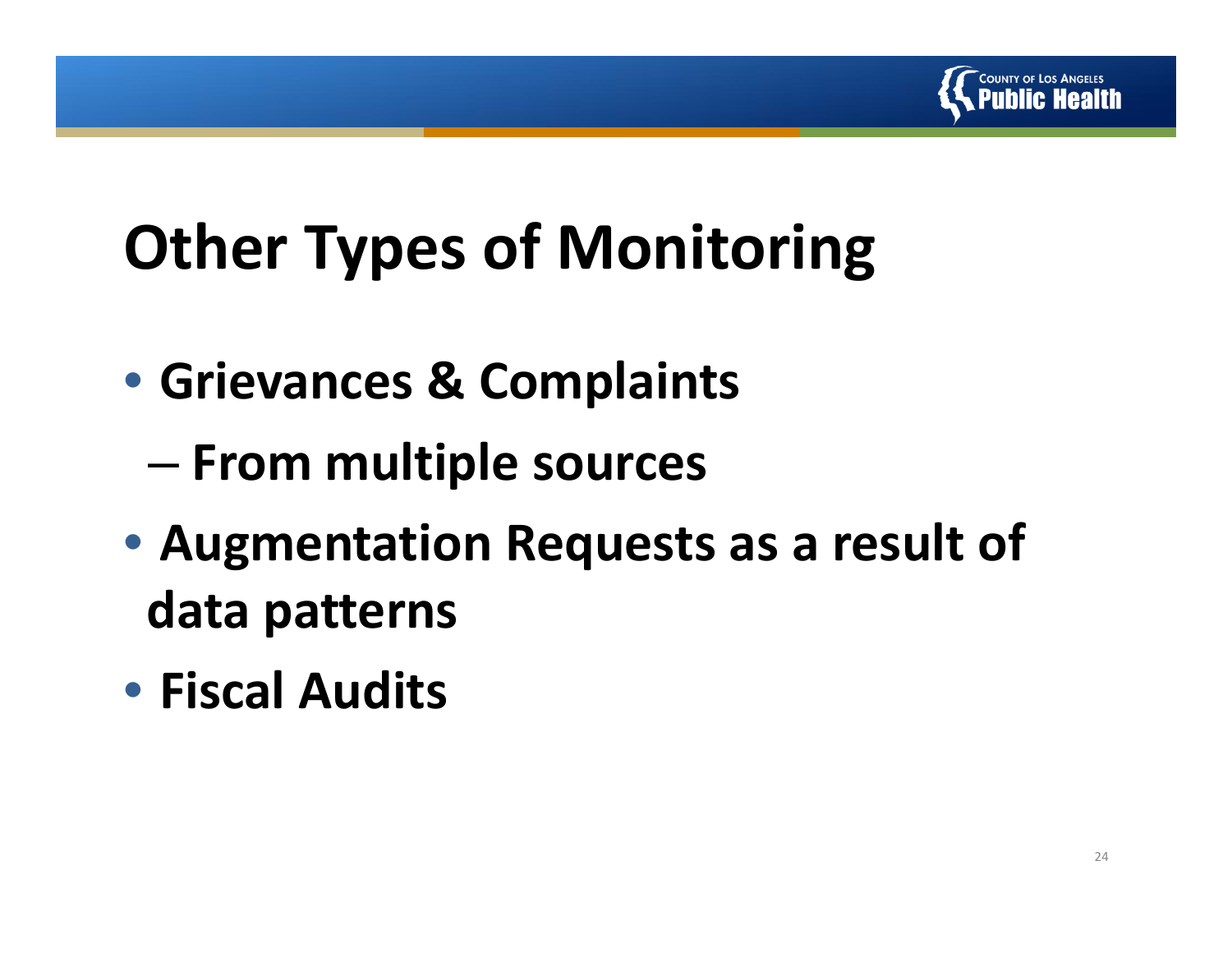

# **When in Doubt…**

- •**Consult the SAPC Service Provider Manual and other regulatory documents.**
- •**Contact your Contract Program Auditor**